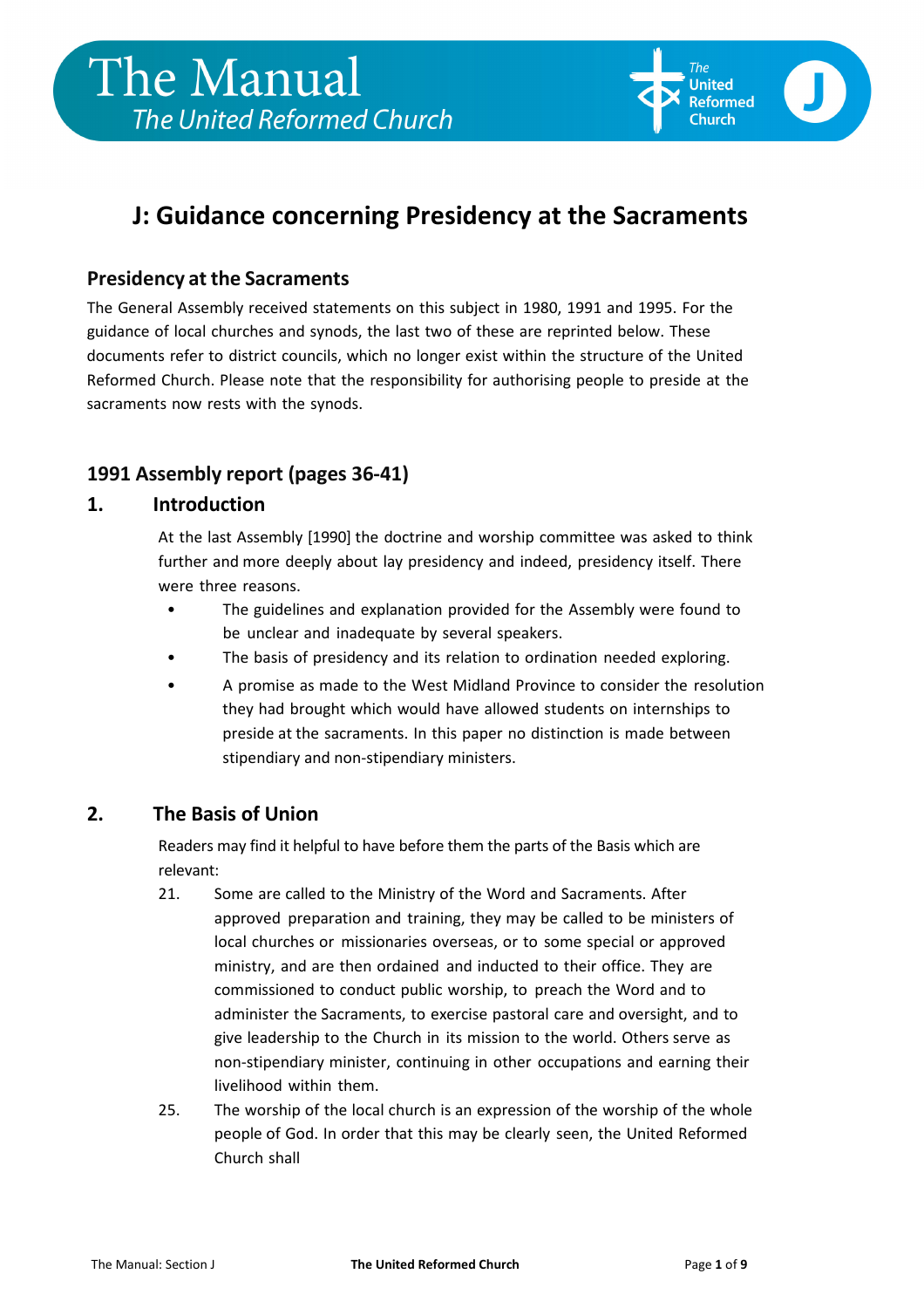

- (a) take steps to ensure that as far as possible ordained ministers of the Word and Sacraments are readily available to every local church;
- (b) provide for the training of suitable men and women of the United Reformed Church, to be accredited by District Councils as lay preachers;
- (c) make provision through District Councils in full consultation with the local churches concerned, for the recognition of certain members of the United Reformed Church, normally deaconesses, elders or accredited lay preachers, who may be invited by local churches to preside at baptismal and communion services where pastoral necessity so requires. The pastoral needs of each situation shall be reviewed periodically by the District Council in Consultation with the local church. Apart from ordained ministers of the United Reformed Church and of other Churches, only such recognised persons may be invited.

### **3. Traditions brought together**

- 3.1 The Presbyterians normally had a minister for each church who presided at the sacraments. Communion services were usually quarterly so that even if a minister's charge was more than one congregation it was not difficult to preside in every case. During vacancies the Interim Moderator would preside. There were some places where elders were authorised to function.
- 3.2 In Congregational churches there were monthly or twice monthly communion services. Again, where a minister looked after a single church it was not difficult for him or her to preside. Where the minister had a group of churches or where the church was too small to have its own minister, it was agreed that lay persons, especially lay preachers, would preside. Officially church meetings were responsible for authorising lay people to preside but this largely went by default. It was not unknown for the preacher to arrive at the church and discover there was communion or even a baptism in store.
- 3.3 In 1981 the United Reformed Church united with a large part of the Churches of Christ and their tradition, though of less antiquity, was different again. In early times local leaders, elders, would preside. There were also peripatetic evangelists. In time, most churches ordained elders to preside, while the fulltime ordained ministers concentrated on preaching and teaching.
- 3.4 Those who drafted the Basis of Union endeavoured to make a suitable compromise which would continue to allow sufficient flexibility to ensure congregations enjoyed the sacraments while maintaining control in the hands of the Districts. Considering our diverse backgrounds, what they devised has not worked out badly for getting on for twenty years. But the West Midlands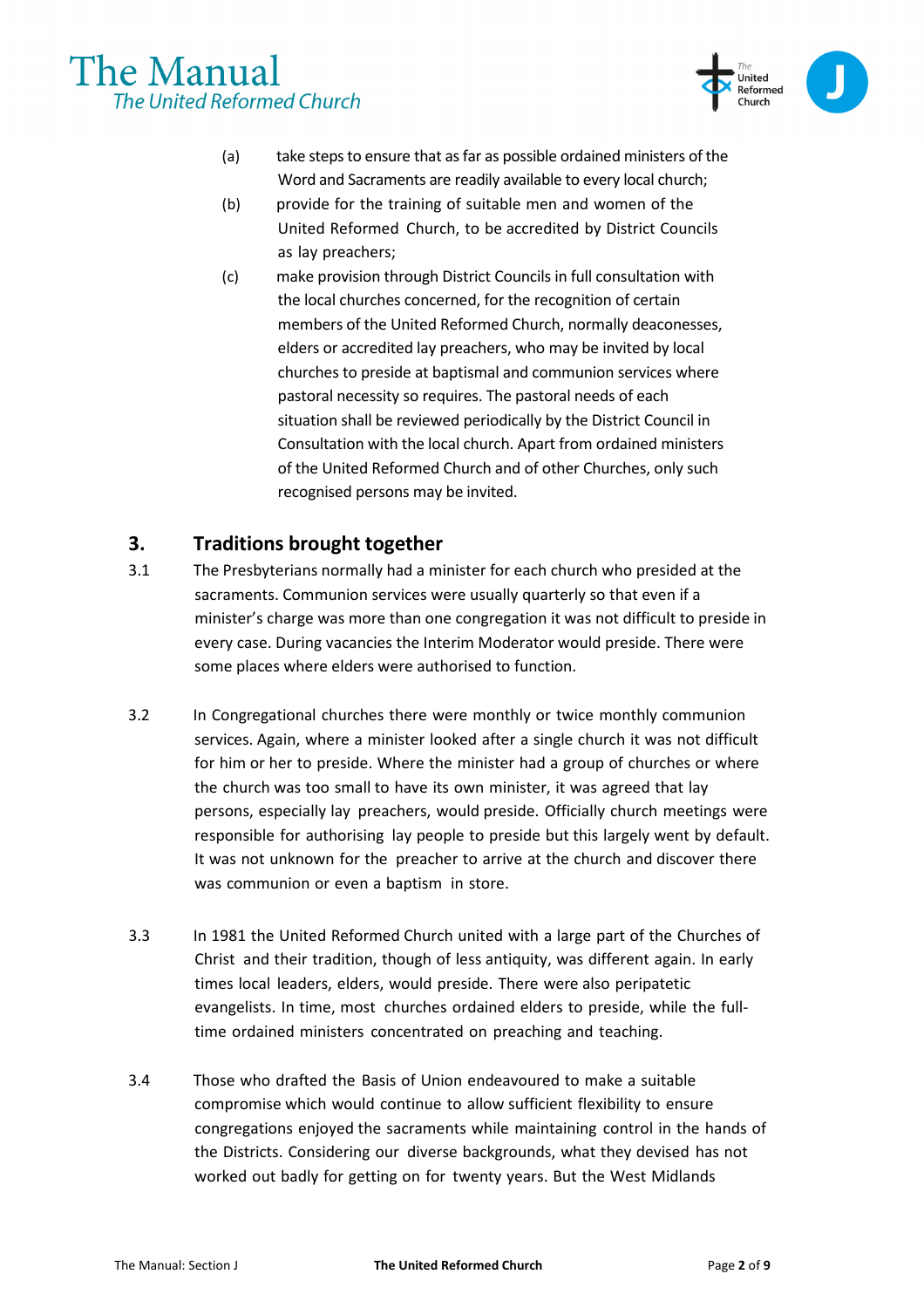



resolution and remarks made at the Assembly, not to mention elsewhere, show that re-examination is necessary again.

#### **4. Three views**

There are three views one hears expressed.

- (a) 4.1. The position held by the greater part of the Church universal is that ordination places the care of the Sacraments firmly in the hands of the minister, who is therefore the proper person to preside and administer them. It is a most ancient view. It recognises that it is the responsibility of the wider church, not the local one, to supervise both ministry and Sacraments. Those who hold this view, nevertheless, have to be pragmatic and so provision has to be made for lay people to preside where ordained people are not available.
- (b) 4.2. Another view frequently heard is that the preaching of the word and the conduct of the Sacraments are so closely related to those recognised as lay preachers should also have authority to preside at the Sacraments.
- (c) 4.3. A third view has been growing of late. There are a number of places with collegiate ministries and others where there is a need for local lay leaders and these could well be authorised. It is felt that it is more important to have someone presiding who is recognised as a leader in the local church than someone who is not of the family. Which way are we to go? Or do we go off in different directions?

#### **5. Looking back**

5.1 We were asked to explore the past, so we turned to John Calvin, who did not give us as much help as we hoped. It seems that no one in his day questioned the rightful place of the ordained minister at the Lord's Table. If anyone imagines the Reformers had an easy time they should know that Calvin faced considerable opposition from lay people who refused to accept the elements from elders. The idea of a layman presiding would have caused rebellion! In principle any believers might preach or preside, but in practice there had to be order. Thus Calvin in his Genevan Catechism of 1545 says: 'Does the administration both of baptism and the Lord's Supper belong indiscriminately to all? By no means; but these duties you speak of are the peculiar functions of those to whom the public office of teaching has been committed.'

That this view was widespread among the Reformed Churches is substantiated by instances of congregations going without the Lord's Supper for long periods because they had no pastor. Perhaps the best known is that of the Pilgrim Fathers.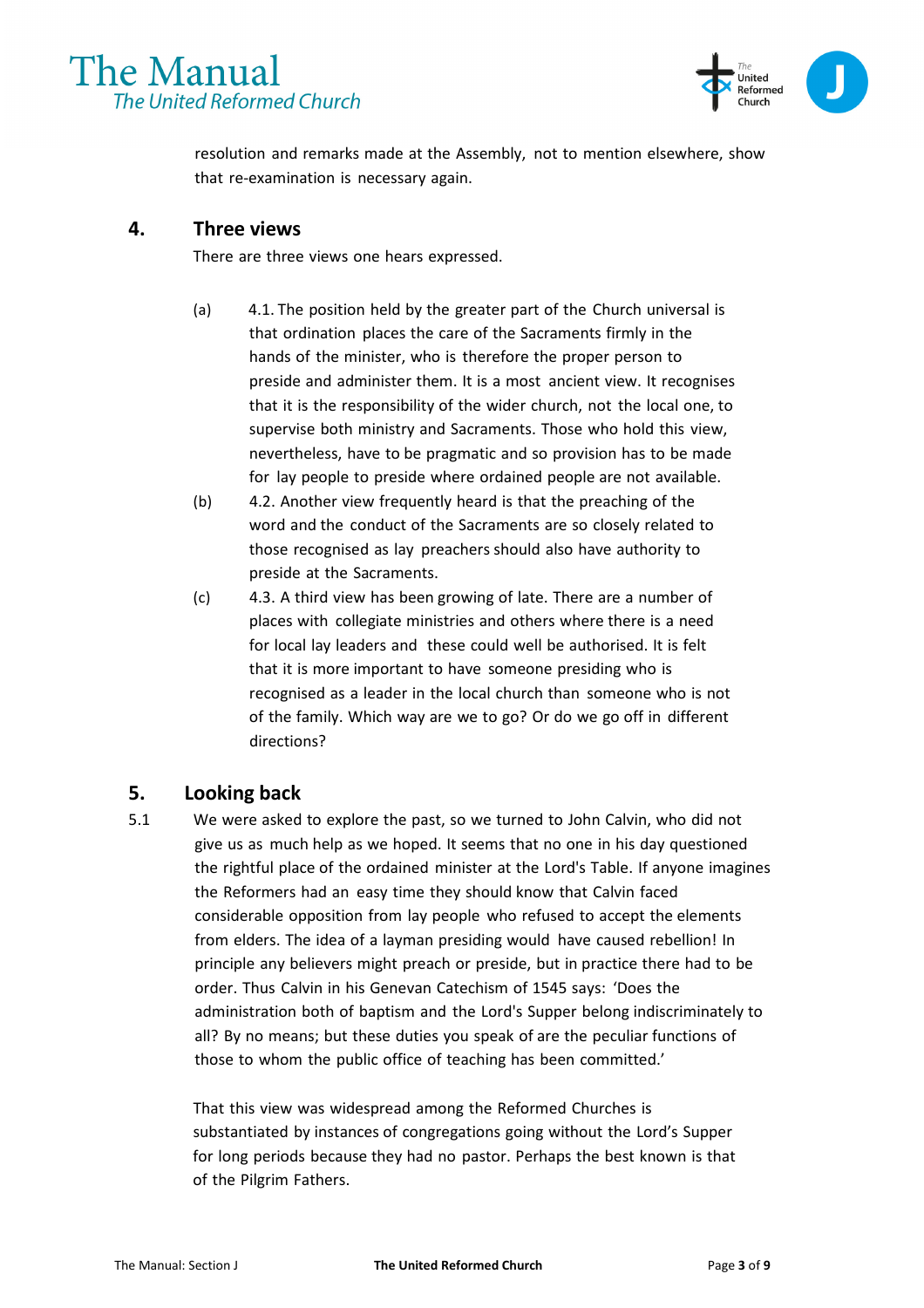

- 5.2 It should be noticed that the emphasis in those times was disciplinary. The pastor was both the teacher and head of the household, responsible with the elders for the witness and good behaviour of the flock. The troops were expected to be on parade on sacramental days especially, as part of the church militant. No doubt, some will rightly ask why the Reformers believed the teacher/pastor should preside at the sacraments? They appear to have accepted the practice of Christians all down the centuries, going back to the early church and to our Lord himself at the Last Supper. It is Richard Baxter who expresses what many of us would recognise and for which we would be thankful: 'Look upon the minister as the agent or officer of Christ who is commissioned by Him to seal and deliver to you the covenant and its benefits; and take the bread and wine, as if you heard Christ himself saying to you, "Take my body and blood." Moreover, Jesus was carrying on the old Jewish Passover custom when he, as head of the band of disciples, a 'household'; presided.
- 5.3 It was inevitable that, cast into a pagan environment, sacrificial, priestly notes became dominant. That was what Gentiles understood and wanted. So there arose a divide between those with power to absolve sin and the mass of people. The Reformation brought us back to the old and paramount role of the minister, that of teacher in the local church, just as Jesus was rabbi among his followers. Not, of course, like a modern school teacher, but as the shepherd who leads and feeds the flock.
- 5.4 Presbyterian and Independent/Congregational churches appear to have maintained the Reformed tradition until the early part of the last century. Then the impact of the evangelical revival became noticeable; many small churches were planted which had no ordained minister readily to hand. By the mid-fifties the old discipline, with the minister and elders/deacons guarding the table, was rapidly crumbling away. Furthermore, in reaction against the Oxford Movement, respect for symbols and sacraments withered away. By the twentieth century the sacraments did not seem vitally important to many people. Attendances were often poor and many people were never baptised. Communion rolls were less often kept and the use of tokens often fell into disuse. In such a climate the question of presidency was of little consequence.
- 6.1 In our time great changes have come about. Today the sacrament of the Lord's Supper is no longer an appendage of the main preaching service, nor is baptism a family affair on Sunday afternoon. Communion is regarded as the most significant act of the Church family. The biggest congregations gather for it at the festivals. More and more churches want children involved in it.
- 6.2 The notion of the priesthood of all believers and the ministry of the whole people of God is beginning to take hold of both ministers' and lay people's thinking. When baptism is celebrated the whole congregation is involved and the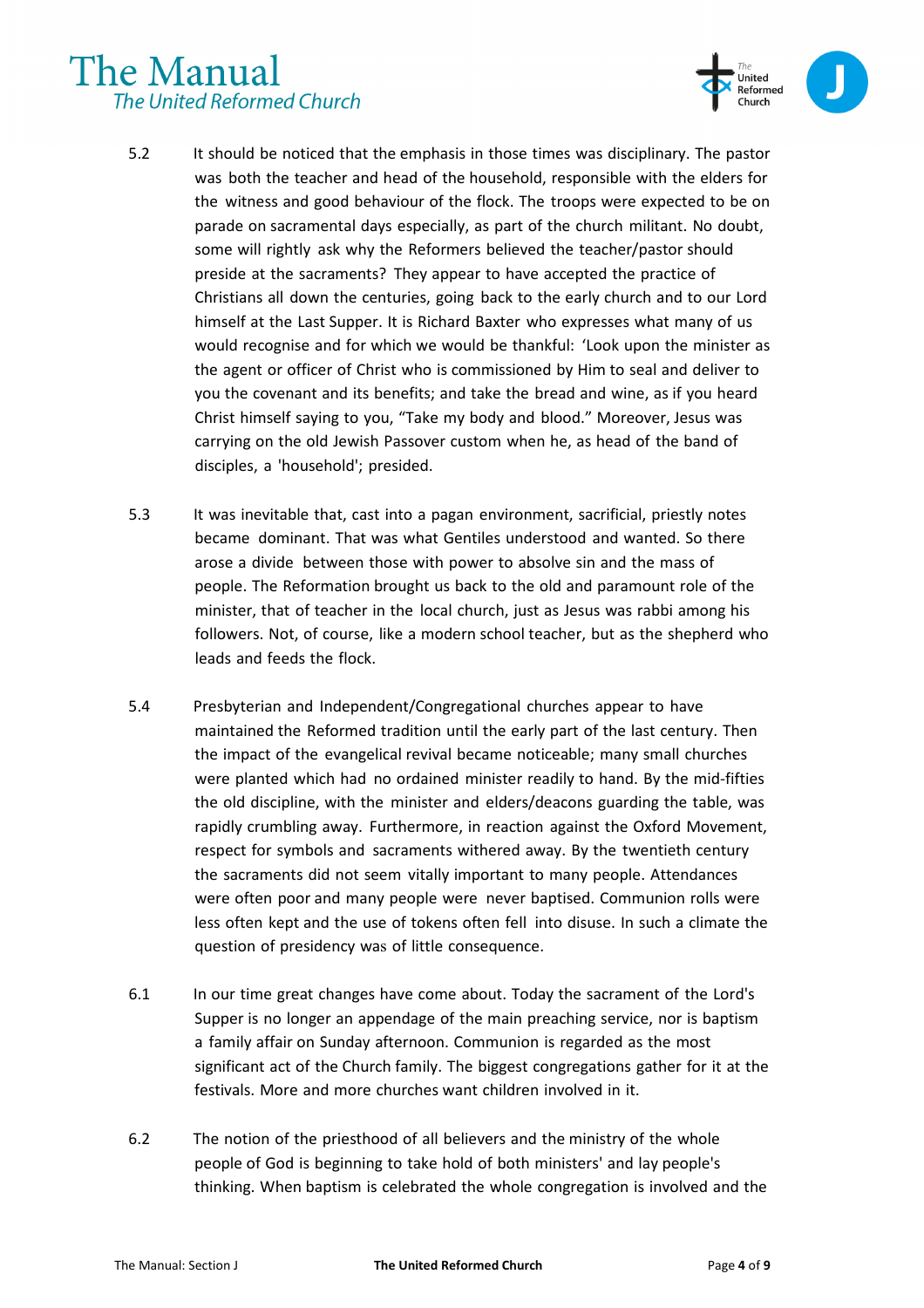



renewal of baptismal promises may be taken by everyone. When the Lord's Supper is celebrated everyone is a celebrant, though one has to preside and speak for all present.

6.3 An unwelcome change is the smaller congregations of our day and the proliferation groups of churches, served mostly by one stipendiary minister. In places people seem to go to extraordinary lengths to have the Sacraments administered by the minister, no matter that it binds that person to a tight schedule and entails driving miles on busy roads between services. The minister is thus always with an eye on the clock rather than the congregation, and constantly saying, 'I must fly!' It is a shame when pastoral work is reduced to this state when there are probably good lay people in the congregations who would make good presidents.

#### **7.1 Concluding remarks: Lay Presidency and Ordination**

The objection is raised that if lay presidency became common, it would diminish the significance of ordination and ministry. If we held a sacerdotal doctrine of the ministry this might be so, but as we do not, there is no cause for concern. Ordination or commissioning (as for lay preachers) is for the good order of the church. Ministers, elders and lay preachers each have their different calls to different responsibilities for the building up and the mission of the Church. An elder who has authority from the District to preside over a specific congregation for a specified time is in a different position from a minister ordained to the word and sacrament. In any case questions about the status or rights of various officers are hard to sustain in the light of the gospels.

#### **7.2 The linkage of the Word and the Sacraments**

The insistence that the two be joined was, for the Reformers, the guarantee that the medieval practice of holding mass without preaching the faith would not happen in their churches, and thus superstitious ideas would be eradicated. We all know that the Reformers placed great emphasis on people having an intelligent faith. The earliest Congregationalists tried to resurrect the New Testament prophets as distinct from pastors and teachers. In puritan times lots of towns had lecturers, preachers in fact; they had no pastoral duties. There has always been room for the preacher who was not tied to a congregation. Lay preachers with a roving commission came to the force in the wake of the evangelical revival. Just a few of them felt called to become local pastors. What we are saying is that in our tradition holding either sacrament without attending to God's word is open to abuse; but not all preachers are necessarily the proper people to preside at what is a pastoral celebration.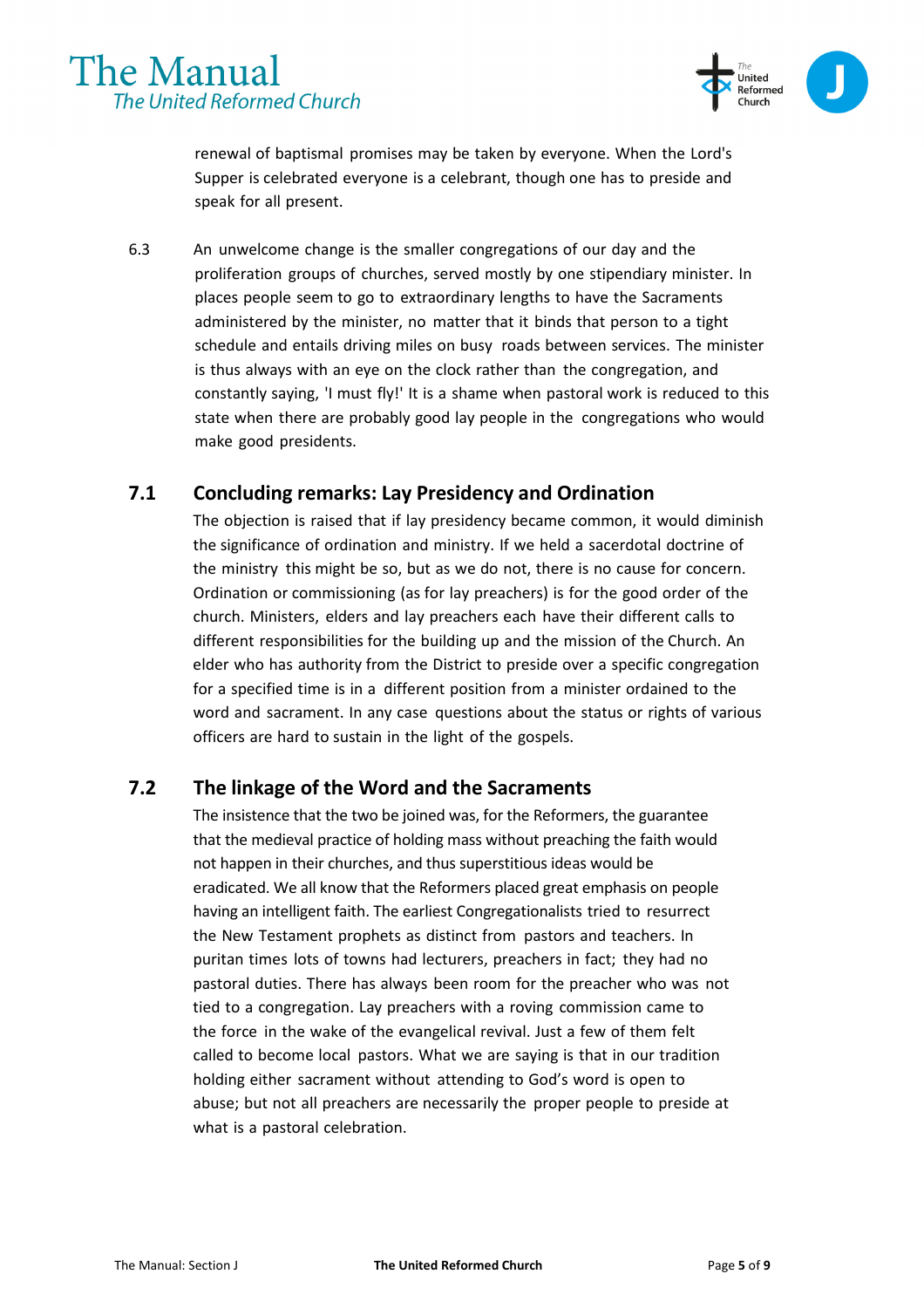

## **7.3 Lay presidents**

The good character and standing must be the first consideration of the District in seeking lay presidents. It is also of cardinal importance that they know what they are doing. It is obvious that for anyone to be authorised to preside at baptism, that person must be competent to undertake the necessary pastoral work with the candidate or the parents, in some cases both, should the believer be of tender years. Moreover, the elder must be fully aware of the policy of the United Reformed Church on baptism and be able to discuss it. There seems to be no reason why a District should not authorise someone to preside at the Lord's Supper but not at baptism, if it saw fit to do so. It is perhaps less obvious that to preside at the Lord's Supper it is not good enough simply to say the words and go through the motions like an actor. The president should have a sound understanding of what is happening and believe in it to command respect. He or she should be able to talk with anyone about membership of the body of Christ. People who come to the sacrament again and again, who are not on the church roll, need to be approached sensitively and spiritually about their stage in the Christian pilgrimage. Districts should see that all those it appoints to preside have a spiritual awareness of the importance of the role and a good grasp of its responsibilities. They may also need someone to consult if there are problems. One hesitates about laying down formal training because circumstances vary so much. If a scheme of formal training were to be set out, while it would be excellent for some elders in larger congregations, it might well result in elders in small congregations of ten or fifteen people, refusing to accept the responsibility.

### **7.4 Order and variety**

Many Districts have used the 1980 guidelines without much trouble. Several Districts seem not to have known of them. There have been Districts which took a strict line, expecting to authorise individual services, and others which went to the opposite extreme and authorised every lay preacher. Those who drew up the guidelines desired to keep Districts away from such diverse interpretations of the Basis of Union. The objective must be to work out adequate cover for the churches, which considers the variety of needs and styles of ministry different churches may have today. The 1980 guidelines anticipated such developments and spoke of new patterns of ministry. Districts should be prepared for this. There are churches developing a collegiate style of ministry, resembling somewhat that which the Churches of Christ brought to the URC. There are groups with a pool of authorised persons and other groups where it may be desirable for each church to have one or two elders who can preside. There are churches with a minister which may want a presiding elder to help during a sabbatical or holidays. One or two presiding elders will be valuable during an interregnum. Some churches may like one or two to preside at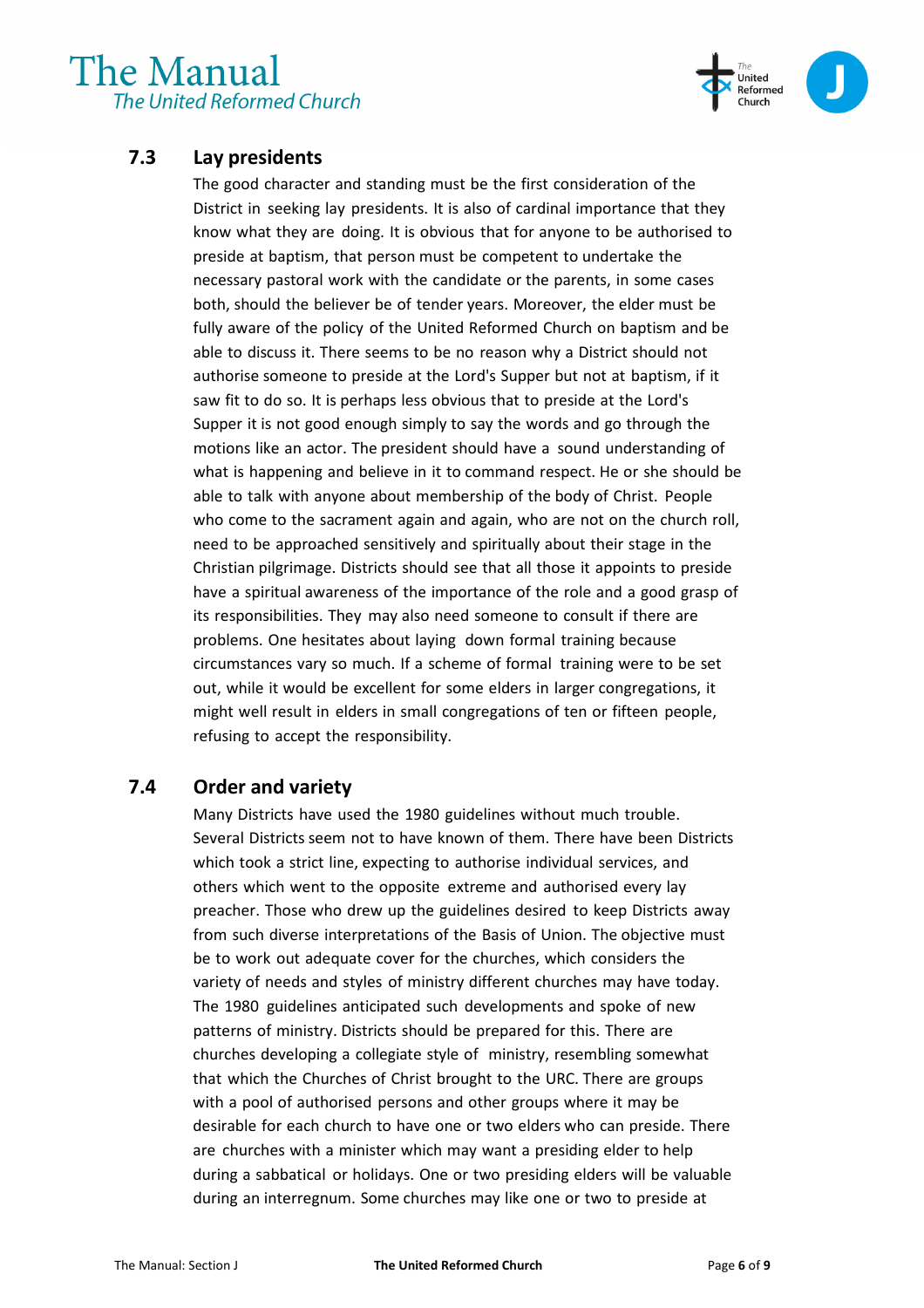

communion services in rest homes for the elderly and for sick and housebound people. But in all our dealing we must all endeavour to keep away from the city of legality while not falling into the morass of disorder.

### **7.5 The Moderators**

One way of acting with hope of greater consistency is to implement the instruction to be found in the Structures, under the functions of District Councils (3.vi) where the District is to consult not only with the local churches about authorising appropriate persons to preside at the sacraments, but also with the Moderator of the Synod. We do not suppose it would be a good use of Moderators' time for them to become involved in each individual case but if they have an opportunity to see what a District plans and offer advice this would help to iron out gross differences of practice between Districts. Moderators should also be brought into the picture when the regular review comes around. In our relationships with other churches, in which the Moderators play a major role, it is important we can affirm what our policy is over presidency and be able to defend it.

#### **In Proportion**

Presidency is something that matters, of importance to us. Yet, when seen in the light of history or over against the great issues facing the Church and the world, it is seen in its true stature, a minor domestic issue, which it would be wrong to spend too much time and energy upon. Nor is presiding something any Christian can feel worthy to do, taking the place of him who went straight from there to Gethsemane and then Golgotha.

#### **1995 Assembly report** (pages 124-125)

- 5.1 Presidency
	- 5.1.1 Each local church needs someone who is able to preside at the celebration of the Sacraments. (In passing we note that although most comment on this matter refers to presidency at the Lord's Supper, the same need also applies to the administration of baptism.) Many of the responses we have received have been on this topic, and this has reminded us of the significance of the commitments made by Congregationalists and Presbyterians in 1972, and by Churches of Christ in 1981. Entry into a united church has not removed differences of conviction on this issue. Some have told us that lay presidency is as important to them as the ordination of women. Others tell us they would rather not celebrate the Sacraments than have a non-ordained president. The continuing practice of weekly communion among former Churches of Christ reminds us that different congregations have different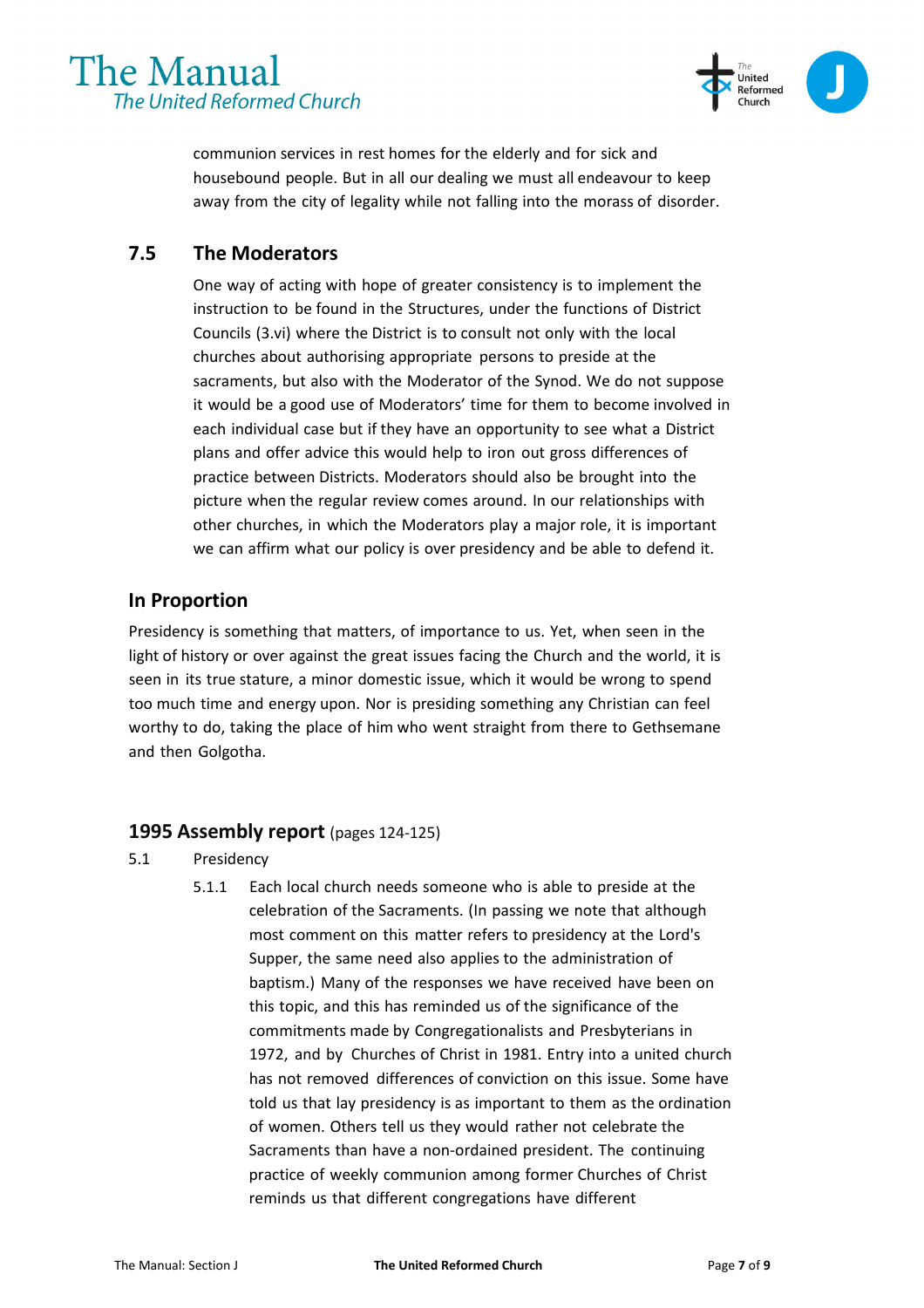



understandings of what constitutes pastoral necessity. The comments which follow attempt to enable us to continue to live a common life together.

- 5.1.2 The Basis of Union provided a framework which enabled two smaller churches (Presbyterian and Churches of Christ) and a larger church (Congregational) to come together without hurting one another's consciences. We believe that it is of the utmost importance that the spirit of that union be observed in this matter, for in the nature of the case it cannot be resolved by a simple majority vote. Paragraph 24 of the Basis of Union provides for lay presidency in cases of pastoral necessity, and for the periodic review of each local situation. There is wide variation in practice across the Church. Some district councils treat each authorisation individually; others give a general authorisation to all lay preachers. Such regional variations cause unnecessary hurt, particularly when people move from one part of the country to another. We believe therefore that there should be an agreed pattern for the whole of the United Reformed Church.
- 5.1.3 As a Church we are committed to the ever-deepening unity of all God's people. We have a particular responsibility therefore to be sensitive to the ecumenical dimensions of presidency at the Sacraments. More than 10% of our congregations are joint United Reformed-Methodist churches, and we are involved in many wider Local Ecumenical Partnerships and ecumenical projects throughout the United Kingdom. We need to be ourselves, but as we do so we must bear in mind the comments of our ecumenical partners about the difficulties that some views of presidency create for existing LEP's and future developments.
- 5.1.4 With this in mind we reiterate what we said in the Interim Report. Baptism and the Lord's Supper are Christ's gifts to the Church. Each in a unique way signifies and re-enacts the appropriation of Christ's saving work for his people. Those who preside when these sacraments are celebrated link congregations together in a common intention. That means that those who are baptised and admitted to communion in one place are gladly received in other places also. Thus two principles should guide us in this perplexing and sensitive area. First, the sacraments belong to the whole Church as Christ's gift. Secondly, we must be sensitive to the ecumenical dimension of the way in which we order our sacramental life. The first principle means that no congregation should ever be deprived of the sacraments, and that there must always be someone available and authorised to preside. The second principle implies that those normally authorised to preside should be Ministers of Word and Sacraments.